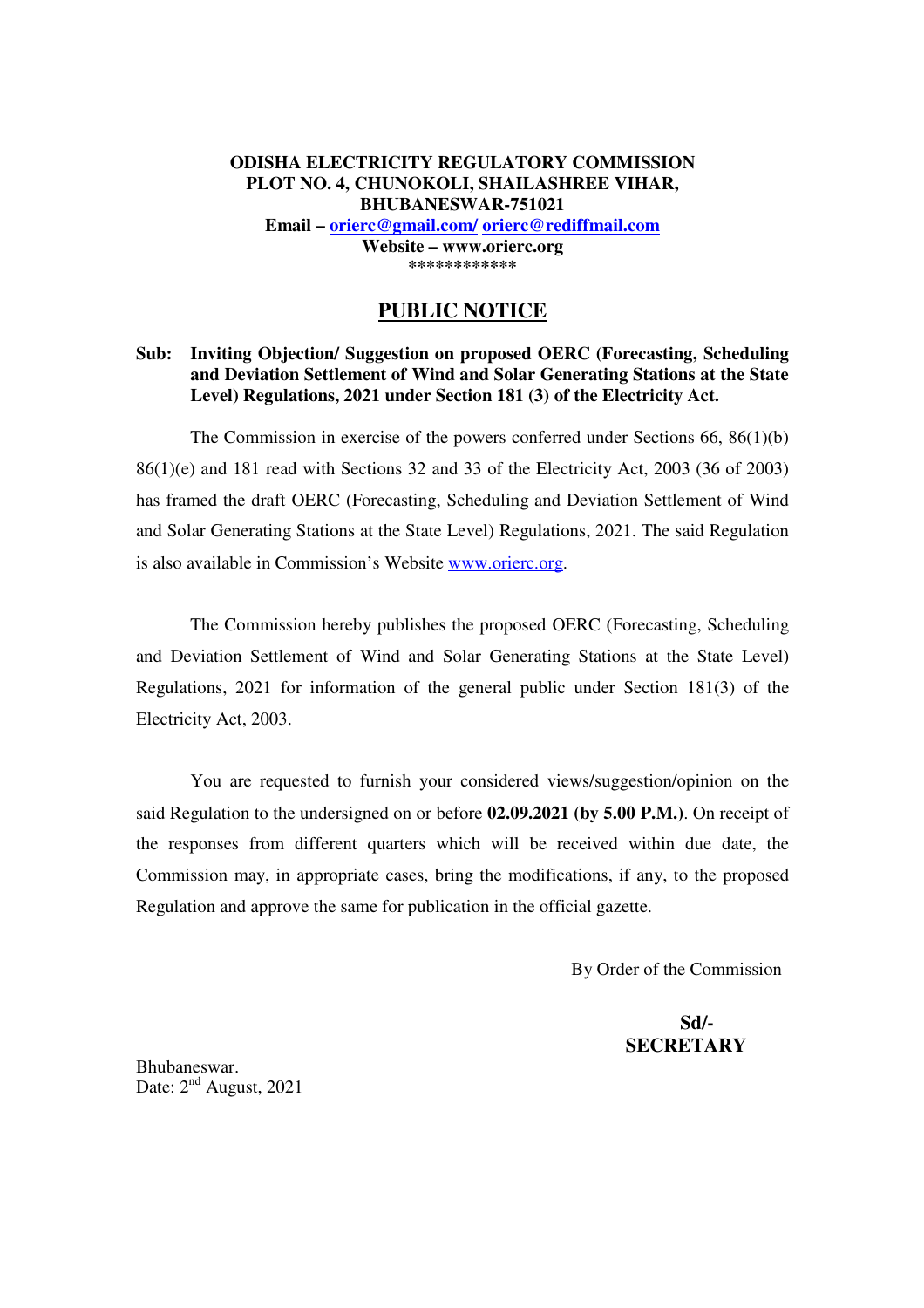#### **DRAFT ODISHA ELECTRICITY REGULATORY COMMISSION**

#### **(Forecasting, Scheduling and Deviation Settlement of Wind and Solar Generating Stations at the State Level) Regulations, 2021**

\_\_\_\_\_\_\_\_\_\_\_\_\_\_ 2021

No.  $/$  /2021/OERC.- In exercise of the powers conferred under Sections 66, 86(1)(b) 86(1)(e) and 181 read with Sections 32 and 33 of the Electricity Act, 2003 (36 of 2003), and all other powers enabling it in this behalf, and after previous publication, the Odisha Electricity Regulatory Commission hereby makes the following regulations, namely:

#### **1. Short title and commencement:**

- (1) These regulations may be called the Odisha Electricity Regulatory Commission (Forecasting, Scheduling, Deviation Settlement and Related Matters of Solar and Wind Generation Sources) Regulations, 2021.
- (2) These regulations shall come into force from the date of notification in the official Gazette and institution of commercial arrangement for settlement of Deviation Charges and penalty in the State with respect to Solar and Wind Generation Sources.

Provided that the Commercial Arrangements specified in these Regulations, and the related provisions regarding Deviation Charges and penalty, shall come into force within six (6) months of the publication of the Regulations.

#### **2. Definitions and Interpretation**

- (1) In these regulations, unless the context otherwise requires
	- (a) **'Absolute Error'** means the absolute value of the error in the actual generation of wind or solar generators with reference to the scheduled generation and the 'Available Capacity' (AvC), as calculated using the following formula for each time block:

Error (%) = 100 X [Actual Generation– Scheduled Generation] / (AvC);

- (b) **'Act'** means the Electricity Act, 2003 (36 of 2003);
- (c) **'Actual drawal'** in a time-block means electricity drawn by a buyer, as the case may be, measured by the interface meters;
- (d) **'Actual injection'** in a time-block means electricity generated or injected by the seller, as the case may be, measured by the Interface meters;
- (e) **'Available Capacity or AvC'** for wind or solar generators means the cumulative capacity rating of the wind turbines or solar inverters that are capable of generating power in a given time-block;
- (f) **'Buyer'** means a person, including Distribution Licensee or Open Access consumer, purchasing electricity through a transaction scheduled in accordance with the regulations applicable for short-term, medium-term and long-term Open Access;
- (g) **'CERC'** means the Central Electricity Regulatory Commission referred to in subsection (1) of section 76 of the Act;
- (h) **'Commission'** means Odisha Electricity Regulatory Commission established under sub-section 1 of Section 82 of the Act;
- (i) **'Day'** means a continuous period starting at 00:00 Hrs and ending at 24:00 Hrs.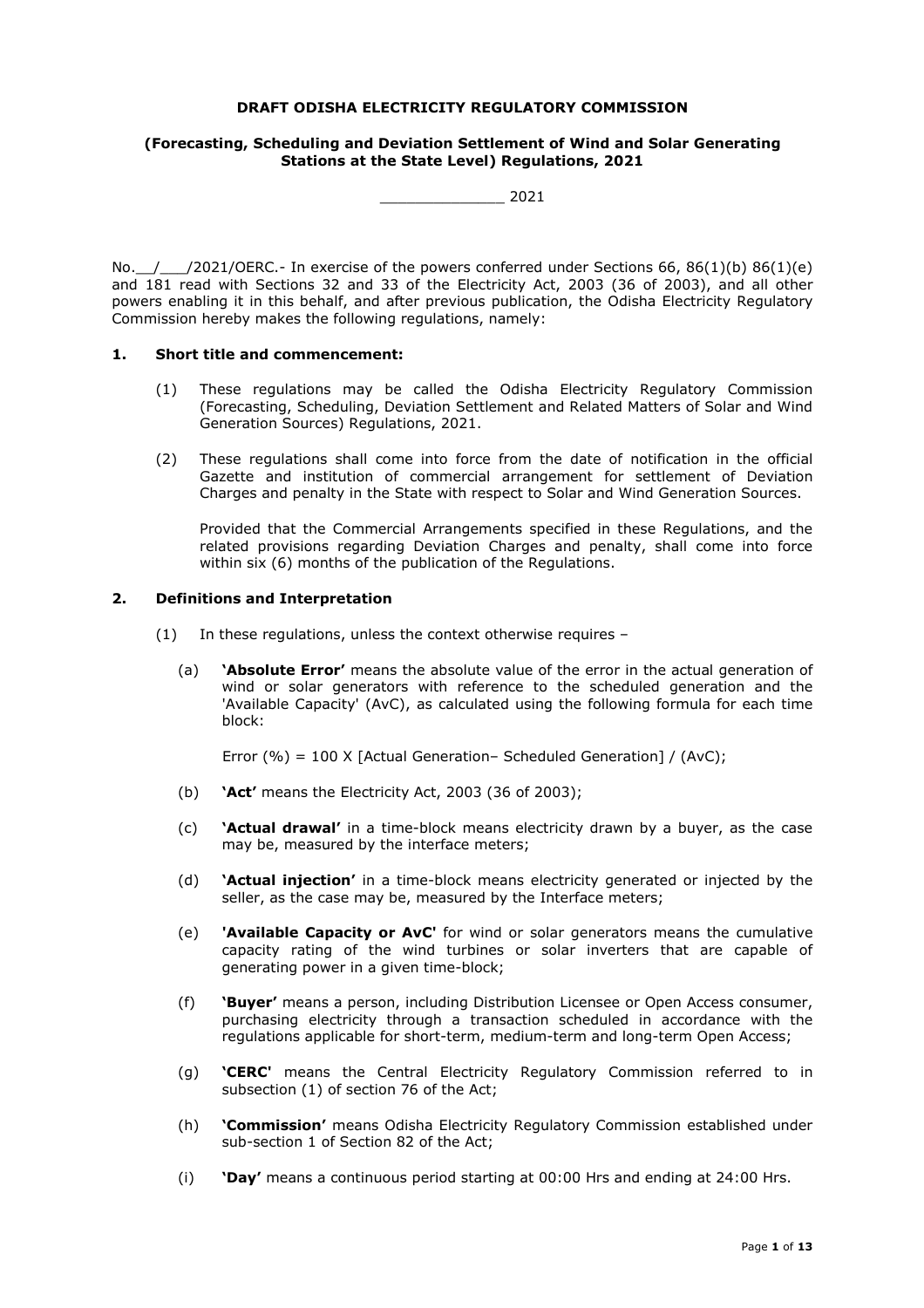- (j) **'De-Pooling'** means the disaggregation and apportionment of the deviations and the applicable charges among the Generators at a Pooling station;
- (k) **'Deviation'** in a time-block for a seller means its total actual injection minus its total scheduled generation and for a buyer means its total actual drawal minus its total scheduled drawal;
- (l) **'Gaming'** in relation to these regulations, shall mean an intentional misdeclaration of available capacity or schedule by any seller in order to make an undue commercial gain through Charge for Deviations;
- (m) **'Grid Code'** means the Grid Code specified by Odisha Electricity Regulatory Commission under clause (h) of sub-section (1) of Section 86 of the Act;
- (n) **'IEGC'** means the Grid Code specified by CERC under clause (h) of sub-section (1) of Section 79 of the Act;
- (o) **'Interface meters'** means interface meters as defined by the Central Electricity Authority under the Central Electricity Authority (Installation and Operation of Meters) Regulations, 2006, as amended from time to time;
- (p) **'Inter-connection point'** means the interface point of a generation facility with the transmission or distribution system; and shall mean, in relation to Wind or Solar Energy facility, the line isolator on the outgoing feeder on the High Voltage (HV) side of the Pooling station;
- (q) **'Pool Account'** means state account for receipts and payments on account of deviation by buyers or sellers including wind and solar generators;
- (r) **'Pooling station'** means the sub-station where pooling of generation of individual wind generators or solar generators is done for interfacing with the next higher voltage level:

Provided that where there is no separate pooling station for a wind / solar generator and the generating station is connected through common feeder and terminated at a sub-station of distribution company/STU/CTU, the sub-station of Distribution company/STU/CTU shall be considered as the pooling station for such wind/solar generator, as the case may be;

- (s) **'Qualified Coordinating Agency or QCA'** means the agency appointed by the wind or Solar energy generators connected to a pooling station, or by an individual generator directly connected to a sub-station, to perform the functions and discharge the obligations specified in these Regulations.
- (t) **'Scheduled generation'** at any time or for a time block or any period means schedule of generation in MW or MWh ex-bus given by the State Load Despatch Centre;
- (u) **'Scheduled drawal'** at any time or for a time block or any other period means schedule of despatch in MW or MWh ex-bus given by the State Load Despatch Centre;
- (v) **'Seller'** means a person, including a generating station, supplying electricity through a transaction scheduled in accordance with the regulations applicable for short-term, medium-term or long-term open access;
- (w) **'State Entity'** means an entity which is in the SLDC control area and whose metering and energy accounting is done at the state level;
- (x) **'State Load Despatch Centre or SLDC'** means Load Despatch Centre of the State, established under sub-section (1) of Section 31 of the Act, responsible for coordinating scheduling of the state entities in accordance with the provisions of the State Grid Code;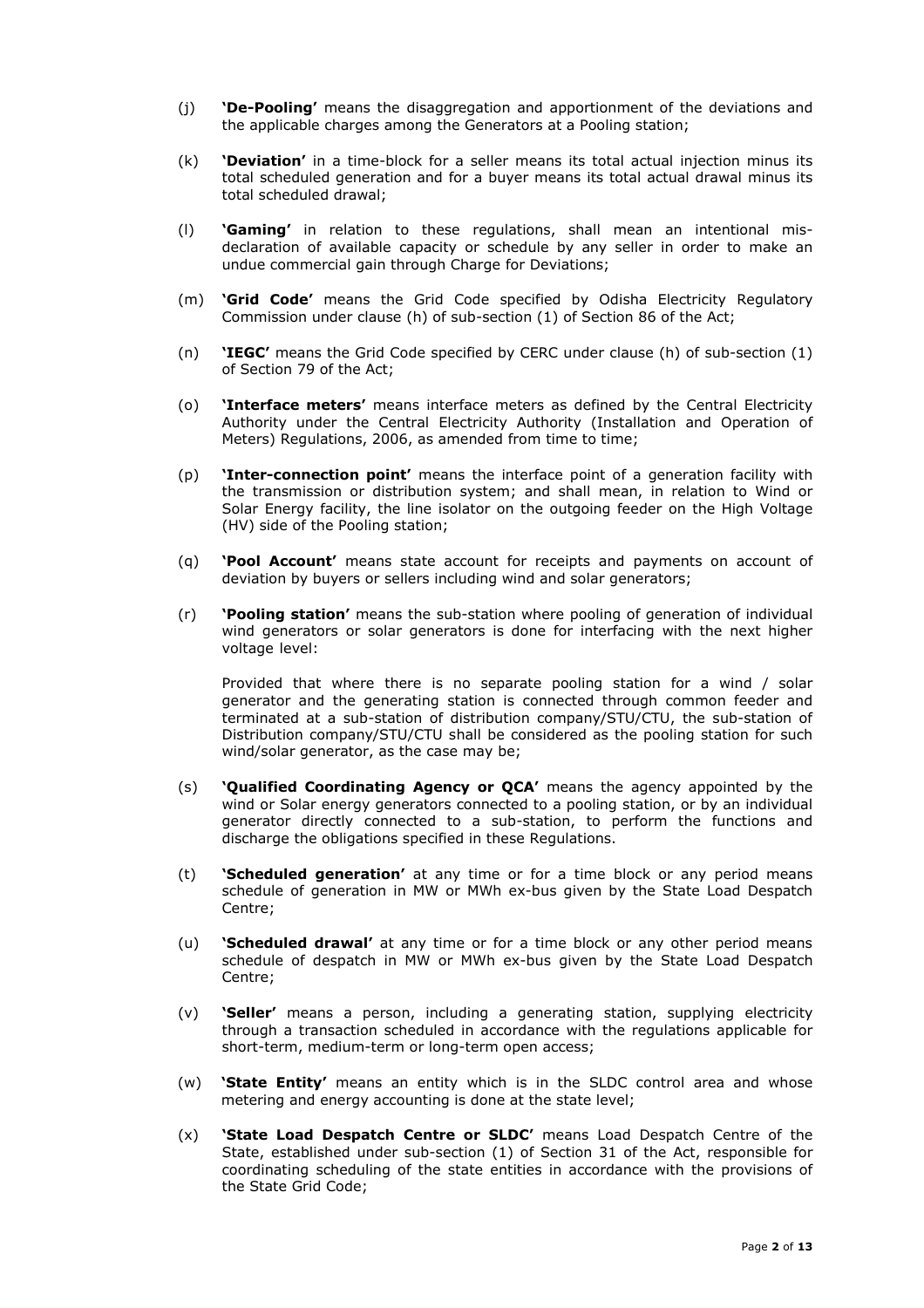- (y) **'Time-block'** means a time block of 15 minutes or any such shorter duration as may be notified by CERC and OERC, for which specified electrical parameters and quantities are recorded by special energy meter, with first time block starting at 00.00 hrs, or such other period as the Commission may stipulate;
- (2) Words and expressions used and not defined in these regulations shall have the meaning assigned to them in the Act or the Grid Code or any other regulation framed thereunder.

### **PART – 1**

## **GENERAL**

## **3. Objective**

- (1) The objective of these regulations is to facilitate large-scale grid integration of solar and wind generating stations while maintaining grid stability and security as envisaged under the Grid Code, through forecasting, scheduling and commercial mechanism for deviation settlement of these generators.
- (2) In order to maintain system security, stability and reliability, the SLDC shall take into consideration the forecasts of Wind and Solar generation for Week-Ahead, Day-Ahead and intra-Day operations and scheduling, and longer term forecasts for its planning.
- (3) The SLDC shall make use of the flexibility provided by conventional Generating Units and the capacity of inter-Grid tie-lines to accommodate Wind and Solar energy generation to the largest extent possible subject to Grid security.

## **4. Applicability of the Regulations**

(1) These Regulations shall apply to all wind and solar generators (including Rooftop PV solar and net-metered solar power projects which are connected through separate feeder at 33kV and above) connected to the State grid in Odisha, including those connected via pooling stations, and using the power generated for self-consumption or sale within or outside the State.

Provided that the combined installed capacity of the solar or wind generators connected to a particular Pooling Station, or that of an individual generator connected to some other sub-station, shall not be less than 5 MW.

## **PART – 2**

## **FORECASTING AND SCHEDULING CODE**

## **5. Forecasting and Scheduling Code:**

- (1) This code provides methodology for day-ahead scheduling of wind and solar energy generators which are connected to the State grid and re-scheduling them on one and half hourly basis, and the methodology of handling their deviations from such schedule. Wind and Solar generators, either by themselves or represented by Qualified Coordinating Agencies (QCA) shall comply with the requirements of forecasting and scheduling code as stipulated under these Regulations.
- (2) The Wind and Solar Energy Generators at each Pooling station shall appoint a QCA.

Provided that an individual Generator connected to a sub-station that is designated as a Pooling Station may opt to function as a QCA on its own or appoint a separate entity as its QCA.

Provided further that, such wind/solar generators shall obtain concurrence of SLDC. The decision of SLDC in this regard shall be binding on the wind/solar generators.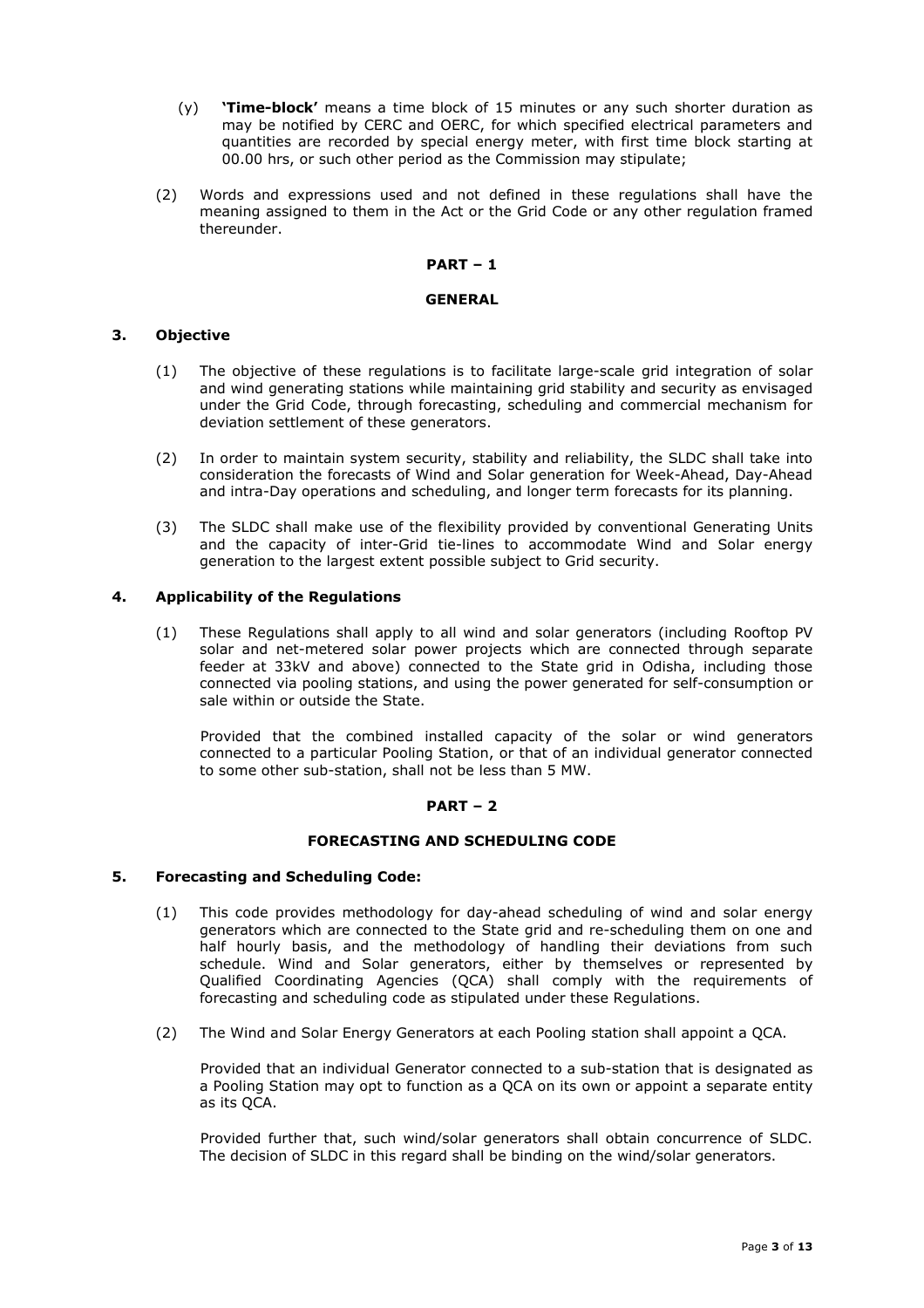- (3) The QCA(s) shall be treated as State Entity.
- (4) Every QCA shall be registered with the SLDC in accordance with the Detailed Procedure prescribed in pursuance of Regulation 6.
- (5) Notwithstanding the appointment of a QCA, the onus of complying with the relevant provisions of these Regulations shall remain that of the concerned Generators, and the commercial and other arrangements between the Generators and their QCA shall be governed by their inter-se agreements or terms of engagement.
- (6) The QCA shall be appointed by the Generators for the purposes specified in these Regulations, including but not limited to the following:
	- (a) Meter reading and data collection and its communication, and co-ordination with the Distribution Licensees, the SLDC and other agencies;
	- (b) De-pooling of Deviation Charges within the constituent Generators of the Pooling station and settlement of payments/receivables.
	- (c) Settlement of the Deviation Charges specified in these Regulations with the SLDC on behalf of the Generators.
- (7) The QCA shall be the Nodal Agency between the SLDC and its Generators for the purposes of these Regulations.
- (8) The QCA shall furnish the technical specifications of the Generators whom it represents to the SLDC in the prescribed format, at the time of its registration or within such period thereafter as may be stipulated by the SLDC in its Detailed Procedure, and also furnish details whenever there is a change in these specifications.
- (9) The QCA shall provide real-time data relating to the power generation parameters and weather-related data, as may be required to the SLDC.
- (10) Meters shall be installed for energy accounting in accordance with the relevant provisions of the Central Electricity Authority (CEA) Regulations and its amendments governing metering, along with telemetry/ communication and Data Acquisition Systems for the transfer of information to the SLDC by the QCA.
- (11) The QCA shall furnish to the SLDC aggregated forecasts relating to its Wind and Solar Energy Generators connected to intra-State transmission / distribution network along with details of their availability or in formats as specified by SLDC.
- (12) The SLDC shall also undertake forecasting of the Wind and Solar energy generation expected to be injected into the intra-State Transmission network at each location, by engaging forecasting agencies if required, so as to enable it to better plan for balancing the resources required for secure Grid operation.
- (13) The QCA shall aggregate the Schedules of all Wind Generators and Solar generators connected to a Pooling station separately, and communicate to the SLDC.
- (14) A QCA may undertake forecasting and scheduling for multiple pooling substations. However, scheduling, energy accounting and deviation monitoring for each Pooling station of wind and solar power generation shall be undertaken separately.
- (15) No Wind or Solar energy generation shall be despatched by the SLDC without schedule by the QCA on behalf of the Generators in accordance with the provisions of these Regulations.
- (16) The QCA may adopt the forecast of the SLDC for preparing its Schedule or provide SLDC with a Schedule based on its own forecast, which shall be the reference Schedule for the purposes of deviation determination and settlement: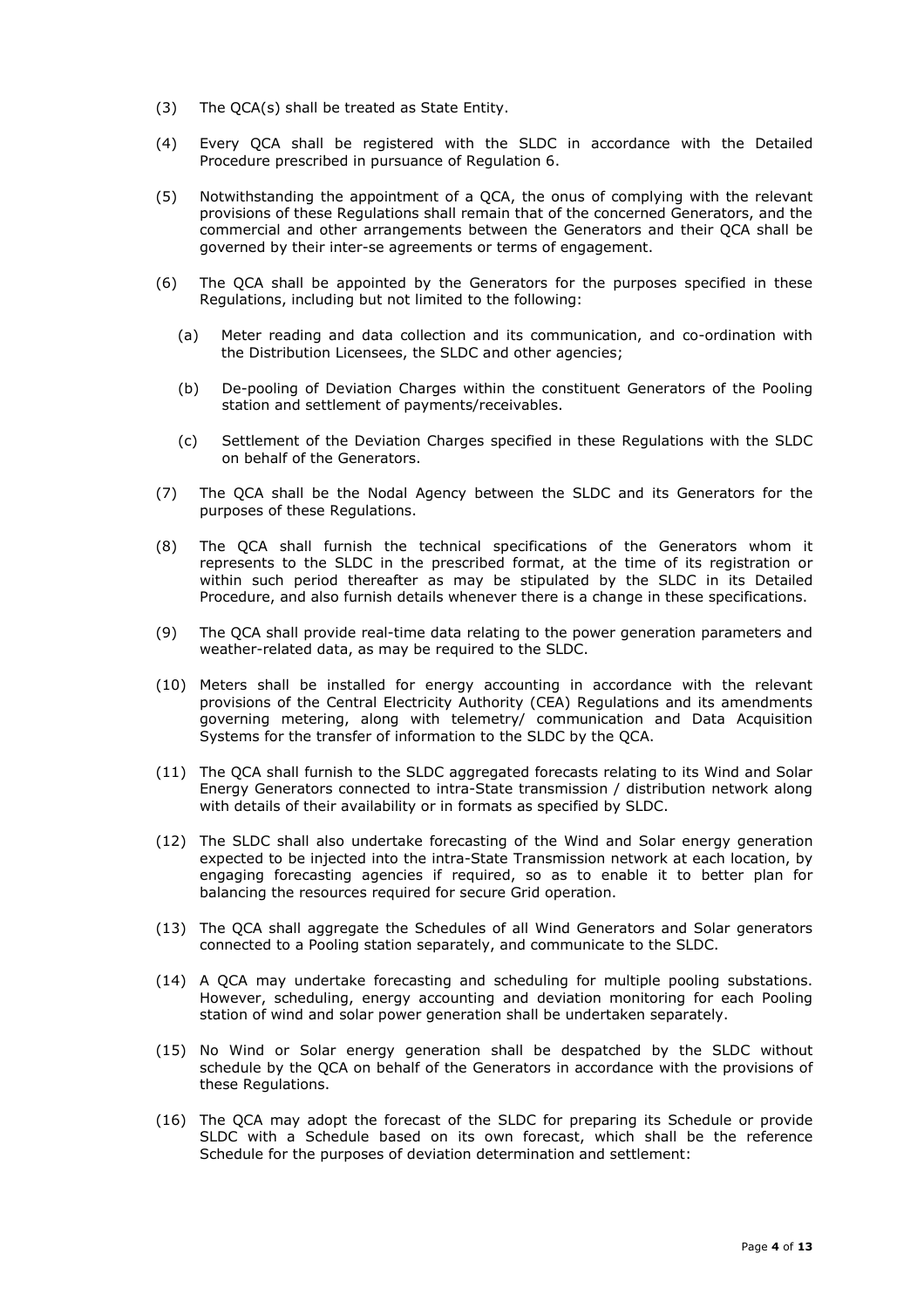Provided that, if the QCA opts to adopt the forecast of the SLDC, the consequences of any error in such forecast which results in deviations from scheduling shall be borne by the concerned Generators through their QCA.

- (17) The SLDC shall recover such charges as may be approved by the Commission for providing its forecasting services to the QCA and the amount so recovered shall be treated as 'other income' in the Aggregate Revenue Requirement of the SLDC for the determination of its Fees and Charges.
- (18) The QCA shall provide to the SLDC a Day-Ahead and a Week-Ahead Schedule for each Pooling station to enable it to assess the Availability of energy and the margin available in the State Grid.
- (19) The Day-Ahead Schedule shall comprise of the Wind or Solar energy generation to be scheduled in each 15-minute time block starting from 00:00 hours of the following day, and for all 96 time blocks of that day and the Week-Ahead Schedule shall contain the same information for the next seven days.
- (20) The QCA may revise the Schedule of Generators connected to the Intra-State Transmission Network (excluding collective transactions) by giving an advance notice to the SLDC.

Provided that, such revisions shall be effective from the 4th time block following the time block in which notice was given;

Provided further that, there may be one revision for each time slot of one and half hours starting from 00.00 hours of a particular day, subject to a maximum of 16 revisions during the day.

(21) The plan for data telemetry, formats of forecast submission and other modalities and requirements shall be stipulated in the Detailed Procedure to be submitted by the SLDC within three months, which the Commission shall endeavour to approve within a month thereafter.

Provided that, SLDC shall undertake stakeholder consultation by uploading the Draft procedure on SLDC's website before submission of procedure to the Commission for approval.

- (22) The Detailed Procedure should contain the following:
	- (a) The procedure and requirements, including the payment of fees and penalties, for the registration and de-registration of QCAs by the SLDC.
	- (b) The information and data, and the formats, required by the SLDC from the QCAs and to be provided by the SLDC to them.
	- (c) The mode and protocol of communication for exchange of information and data between the QCAs and the SLDC.
	- (d) The guidelines for energy and deviation accounting of Wind and Solar energy transactions under the State energy accounting framework, with illustrative examples, in accordance with the principles specified in these Regulations.
	- (e) The mechanism for monitoring compliance of the Forecasting and Scheduling Code by the QCAs.
	- (f) The default conditions in the State Pool Settlement by QCAs and their treatment.
- (23) The commercial impact of deviations from Schedules based on the forecasts shall be borne by the Generators through their QCAs.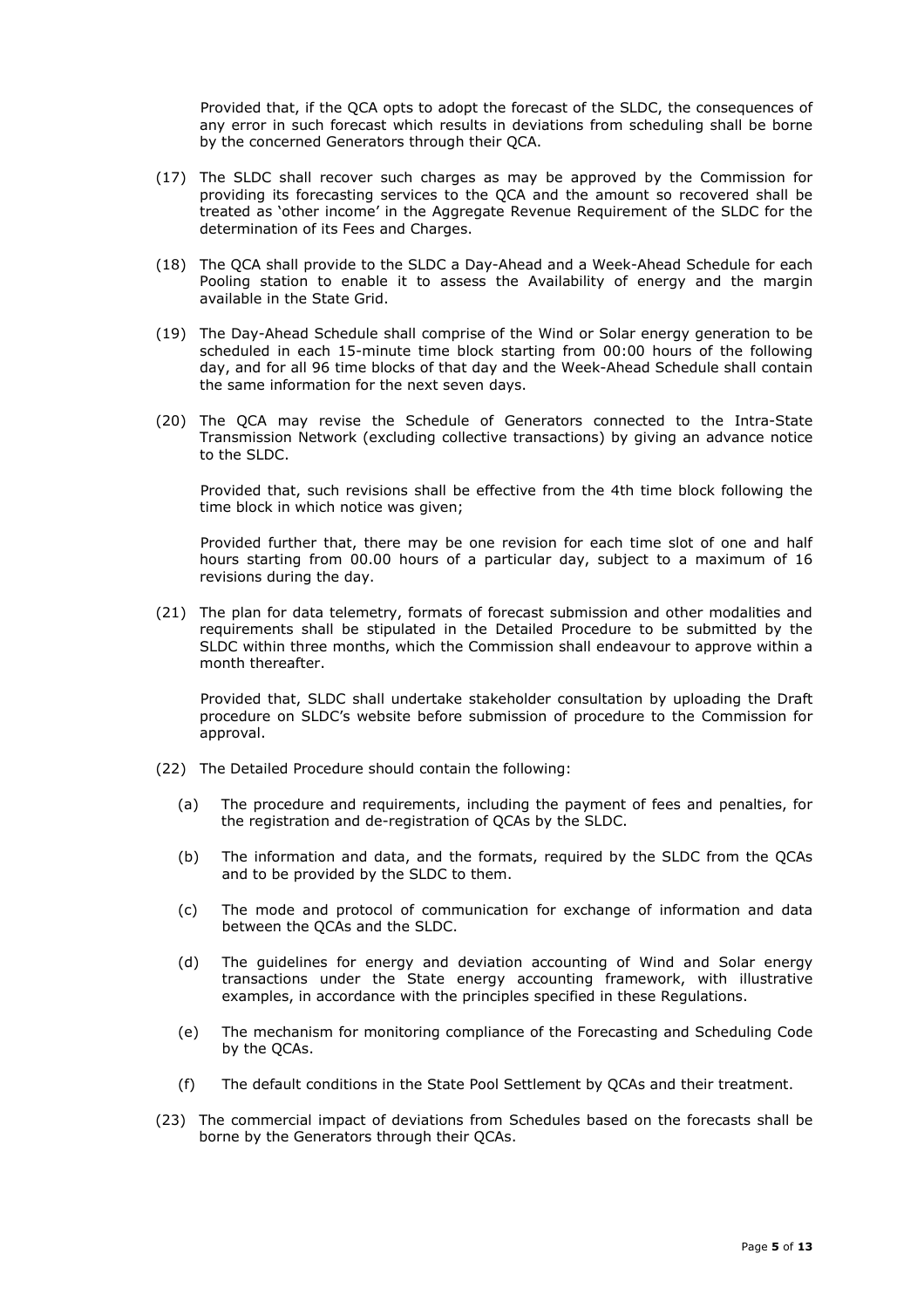## **6. Procedure for appointment of QCA**

- (1) The Generators connected to each Pooling station shall appoint a generator as QCA from among themselves or any other entity as a QCA.
- (2) The QCA shall be appointed with the approval of majority of the Generators at a pooling station, in terms of their combined installed capacity.
- (3) In case the RE generators failed to appoint QCA within stipulated time frame, SLDC shall nominate the professional agency from among the list of empanelled list of QCAs which shall be binding on the RE generators at the pooling sub-station, until such time the RE generators appoint their own QCA. The cost associated with the QCA in such cases will be borne by the RE generators.
- (4) The Generators shall satisfy themselves that the QCA is technically and financially competent to undertake on their behalf the functions and discharge the obligations specified in these Regulations.
- (5) The terms of engagement of the QCA shall include provisions on the following aspects:
	- (a) The respective roles and responsibilities of the QCA and Generators;
	- (b) The metering, billing and energy accounting arrangements;
	- (c) The modalities for recovery of Deviation Charges from the Generators and their settlement, including the principles for de-pooling;
	- (d) The payment security mechanism and related provisions; and
	- (e) The events of default and their mitigation.

### **7. Treatment to Gaming**

- (1) Any intentional mis-declaration of Available Capacity to the SLDC by the QCA for its own undue commercial gain or that of a Generator shall be considered as gaming and shall constitute a breach of these Regulations.
- (2) Upon identification of gaming by SLDC, the QCA shall be liable to pay a penalty of three times the Deviation Charges that would have been applicable had the Available Capacity been correctly declared.
- (3) The amount of penalty shall be payable by the QCA to the Pool Account, through the SLDC.
- (4) The SLDC may, after giving due notice, as stipulated in the Detailed Procedure, cancel the registration of the QCA upon repeated events of mis-declaration.

## **PART – 3**

### **COMMERCIAL AND DEVIATION SETTLEMENT**

#### **8. Deviation Settlement for Intra-state Transactions:**

(1) The sale of power within Odisha by Wind and Solar Energy Generators connected to the Intra-State Transmission Network shall be settled by the buyers on the basis of their actual generation, and the Deviation Settlement shall be undertaken as specified in these Regulations.

Provided that a generator who deviates from its given Schedule shall be liable to pay a Deviation Charge under the provisions of these Regulations.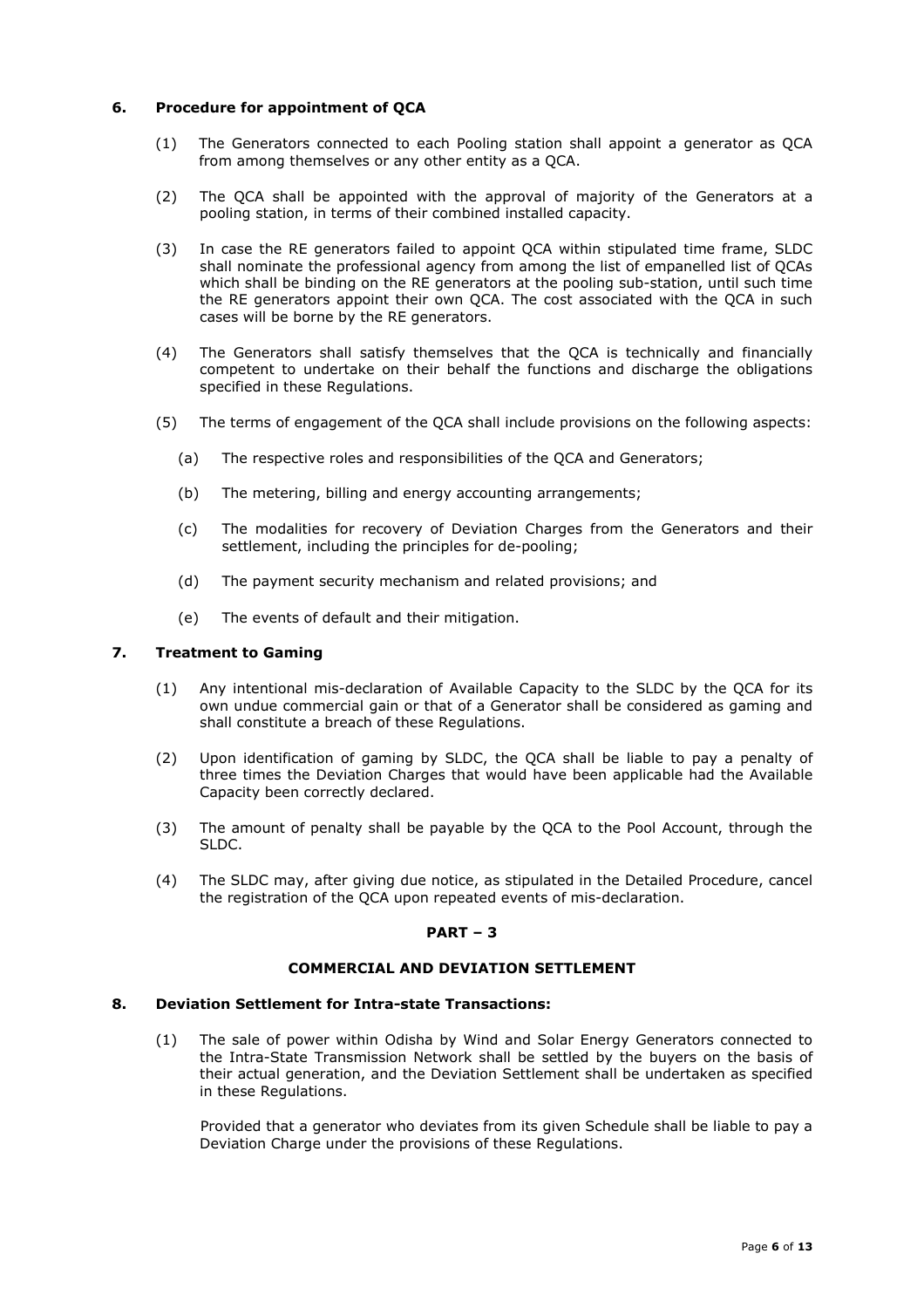(2) In respect of sale or self-consumption of power within Odisha, if the actual injected generation of wind or solar power at a Pooling station, differs from the scheduled generation, the Deviation Charge for the excess or shortfall shall be payable by the QCA to the Pool Account, through the SLDC, as specified in Table 1 below:

| Table 1: Deviation Charges in case of under or over-injection, for sale of power within the State |  |  |  |
|---------------------------------------------------------------------------------------------------|--|--|--|
|---------------------------------------------------------------------------------------------------|--|--|--|

| SI             | <b>Absolute Error in the</b><br><b>15minute time block</b> | <b>Deviation Charges payable to Pool Account</b>                                                                                                                                                                                            |
|----------------|------------------------------------------------------------|---------------------------------------------------------------------------------------------------------------------------------------------------------------------------------------------------------------------------------------------|
|                | $\epsilon = 15\%$                                          | None                                                                                                                                                                                                                                        |
|                | $>15\%$ but $\lt$ = 25%                                    | At Rs. 0.50 per unit for the shortfall or excess energy for absolute<br>error beyond 15% and up to 25%                                                                                                                                      |
| 3              | $>25\%$ but $\lt$ = 35%                                    | At Rs. 0.50 per unit for the shortfall or excess energy for absolute<br>error beyond 15% and up to 25%+ Rs. 1.0 per unit for balance<br>energy beyond 25% and up to 35%                                                                     |
| $\overline{4}$ | > 35%                                                      | At Rs. 0.50 per unit for the shortfall or excess energy for absolute<br>error beyond 15% and up to 25% + Rs. 1.0 per unit for shortfall<br>or excess energy beyond 25% and up to $35% + Rs. 1.50$ per unit<br>for balance energy beyond 35% |

- (3) The SLDC and the QCA shall maintain records and accounts of the time block-wise Schedules, the actual generation injected and the deviations, for every Pooling station and the individual Generators separately.
- (4) The QCA shall undertake the settlement of the Deviation Charges with the SLDC on behalf of the concerned Generators.
- (5) The QCA shall undertake de-pooling of the energy deviations and the Deviation Charges against each Generator at the Pooling station in proportion to its actual generation or in proportion to available capacity, as may be mutually agreed between QCA and the generators.
- (6) The Deviation charges for under or over-injection by generators connected to the intra-state transmission network and selling or consuming power outside Odisha shall be governed by the regulations of the CERC governing inter-state deviation settlement mechanism and related matters; and the accounting for this purpose shall be done by the SLDC limited to the deviations in the intra-state transmission network resulting from such under or over-injection.

## **9. Deviation Settlement for Inter-State Transactions**

- (1) The sale of power outside state of Odisha by Wind and Solar Energy Generators connected to the Intra-State transmission system or distribution system shall be settled by the buyers on the basis of their scheduled generation.
- (2) Inter-State transactions at a Pooling station shall be permitted only if the concerned Generator is connected through a separate feeder.
- (3) The generator shall submit, through the QCA, a separate Schedule for its energy generation, in accordance with these Regulations, to the SLDC and to the concerned Regional Load Despatch Centre (RLDC).
- (4) The SLDC shall prepare the deviation settlement account for such Generator on the basis of measurement of the deviation in the energy injected.
- (5) The generator shall pay the Deviation charges applicable within Odisha in case of deviations in the State DSM Pool Account, the consequences of such deviation at the inter-state level being governed by the CERC Regulations governing Deviation Settlement Mechanism and related matters.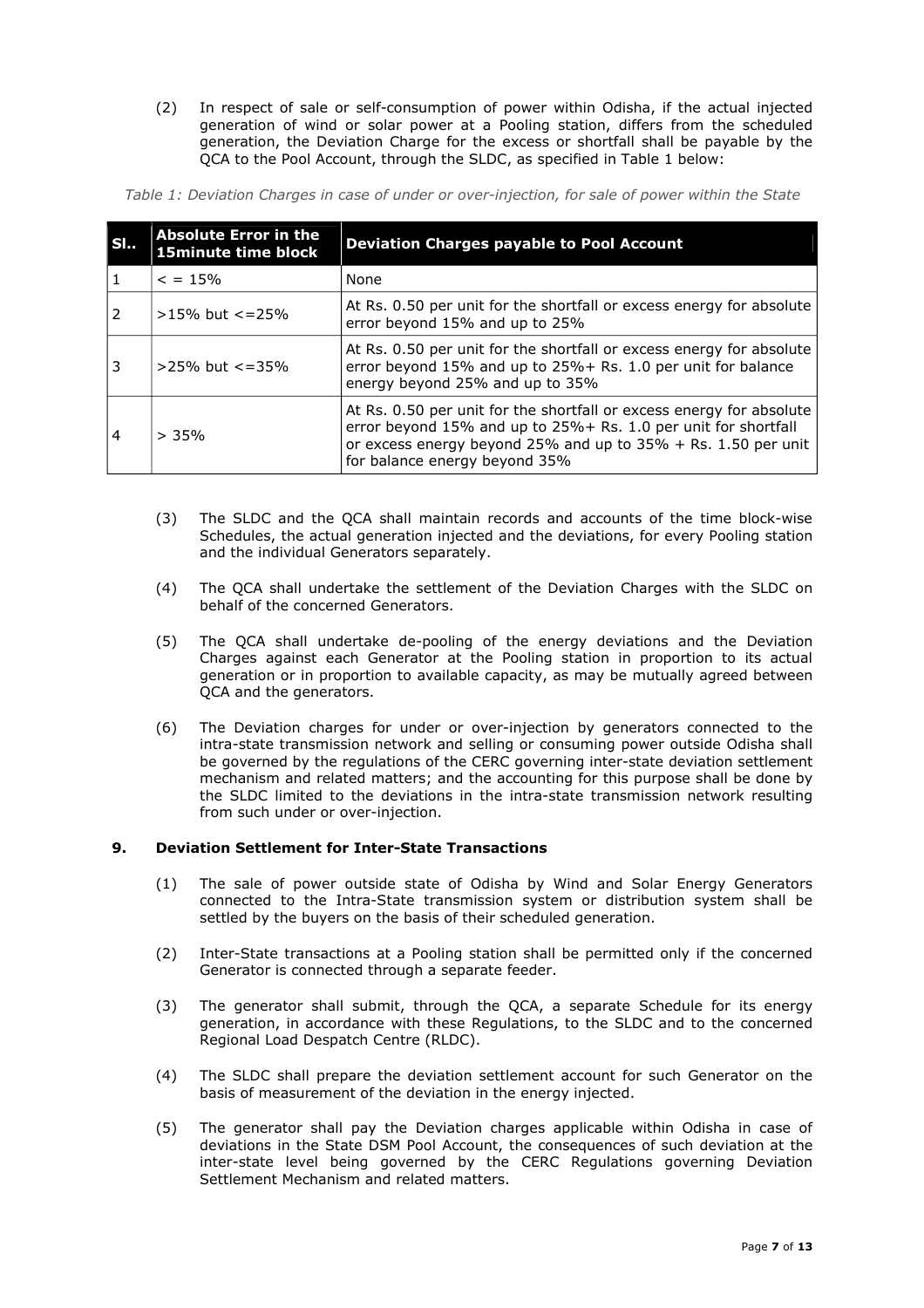(6) The Deviation Charges for under-injection or over-injection by Generators connected to the Intra-State Transmission Network and selling power outside Odisha shall be as specified in the Annexure to these Regulations, the accounting for which shall be done by the SLDC.

## **10. Deviation Settlement for Inter and Intra-State Transactions: Other provisions**

- (1) Deviations in respect of Inter-State and Intra-State transactions shall be accounted for separately at each Pooling Sub-Station.
- (2) The SLDC shall provide separate energy and DSM accounts for Inter-State and Intra-State transactions to the QCA, who shall settle the Deviation Charges with the concerned Generators.

#### **PART – 4**

### **IMPLEMENTATION ARRANGEMENTS**

## **11. IMPLEMENTATION ARRANGEMENTS**

- (1) Metering:
	- (a) Every Pooling station shall have a Special Energy Meter (SEM) capable of recording the energy in time blocks as specified in the CEA Regulations governing metering. The meters shall be time synchronised through command instruction from the centralised Automated Meter Reading system.
	- (b) The QCA shall furnish weekly meter readings to the SLDC by 00.00 hours on the Thursday for the seven day period ending on the previous Sunday mid night, in addition to the data provided to the Supervisory Control and Data Acquisition (SCADA) Centre, for the purpose of energy accounting under these Regulations.
- (2) The energy accounting shall be undertaken on the cases of the data recorded by the SEM referred to in Regulation 11(1).
- (3) Communication of QCA with SLDC: The Detailed Procedure prescribed by the SLDC shall set out the protocol for communication and exchange of information between the QCA and the SLDC, including but not limited to the following aspects:
	- (a) Communication of the Day-Ahead, Week-Ahead Schedule and intra-Day schedule and any revisions to the SLDC.
	- (b) Communication of the time block-wise availability and actual generation data at the Pooling station.
	- (c) Communication of Grid constraints and curtailments by the SLDC to the QCA.
- (4) The SLDC shall equip itself with the necessary Information Technology (IT)-enabled communication platform and software for communication between it and the QCA.
- (5) The QCA shall provide the IT-enabled communication software log-in details to enable the SLDC to access live data of all Schedules and deviations and facilitate the timely billing and payment of Deviation Charges. The QCA shall use automatic meter reading facilities for transfer, analysis and processing interface meter data of the generators.
- (6) The IT-enabled communication platform and software should enable the SLDC and QCA to exchange information, including but not limited to the following:
	- (a) Generator outages and their reasons;
	- (b) Deviation Charges payable/receivable by the QCA;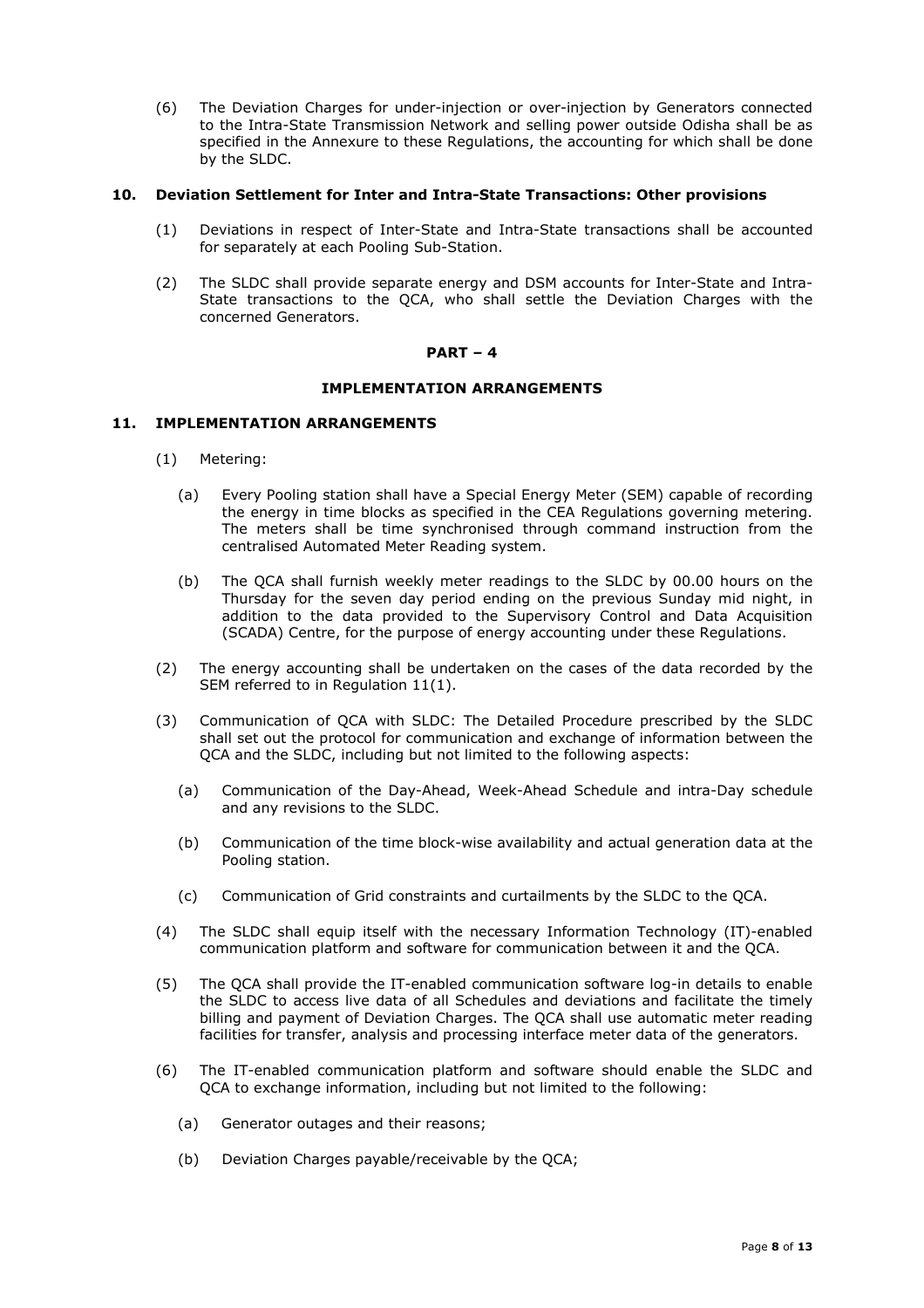- (c) Site characteristics and details of the Wind Turbines, Solar Inverters, etc.; and
- (d) Schedules and generation handled by the QCA.

## **12. Deviation Accounting**

- (1) The methodology for deviation settlement for the State shall be as follows:
	- (a) The SLDC shall compute the Absolute Error, i.e. the difference between the scheduled and the actual energy injected, in respect of each Pooling station and shall accordingly determine the amounts payable/ receivable on account of the Deviation Charge in accordance with Regulations 8 and 9.
	- (b) The Deviation Charges payable or receivable for the State as a whole at the State periphery shall be computed by the SLDC.
	- (c) The SLDC shall also compute the impact of the deviation of the Wind and Solar Energy Generation and its contribution to the Deviation Charge at the State periphery and maintain Pool Account separately for the same.

## **13. Settlement of Deviation Charges**

- (1) The SLDC shall compute the deviations from the Schedule, determine the Deviation Charges payable/ receivable and bill the QCA accordingly.
- (2) The charges collected in the Pool Account shall be utilised to offset the shortfall in the State DSM Pool Account.

#### **14. Payment Mechanism for Deviation Settlement and Payment security**

(1) Every QCA shall pay the total amount of Deviation Charges pertaining to the Pooling Station to the SLDC, and collect it from the concerned Generators in proportion to their actual generation:

Provided that the onus of ensuring the payment of the Deviation Charges to the SLDC by the QCA shall remain that of the concerned Generators.

- (2) The Deviation Charges shall be paid within ten (10) days from the date of issue of statement of accounts and billing by the SLDC. In case of any delay in payment of the deviation charges beyond ten (10) days of issue of invoice, a simple interest of 0.04% for each day of delay shall be levied.
- (3) The wind/solar energy generator or the QCA shall maintain corpus of Rs. 25,000/- (Twenty five thousand Rupees only) per MW with SLDC to ensure payment security mechanism. No interest shall be payable on this corpus. In case of insufficient funds in the corpus, the wind/solar energy generator or the QCA shall make up corpus amount within five (5) working days from receipt of such information from SLDC. Failure to make up corpus amount within prescribed time limit, the wind/solar generation of the respective generator shall not be scheduled.
- (4) When there is no feed in tariff, the prevailing adopted tariff discovered in bidding in the State and if no bid tariff exists for the year, the tariff obtained in the latest bidding conducted by State may be taken in place of feed in tariff. The details of the payment security payable shall be covered in the detailed procedure of SLDC to be formulated as per Regulation 5(22).
- (5) Notwithstanding levy of interest specified in 14(2) of this Regulation, for delay in payment of deviation charges, in case of failure to pay the deviation charges into the State Deviation Pool (wind and solar), the SLDC shall be entitled to utilize the corpus of the concerned constituent to the extent of default and the concerned constituent shall recoup the corpus amount within five (5) working days.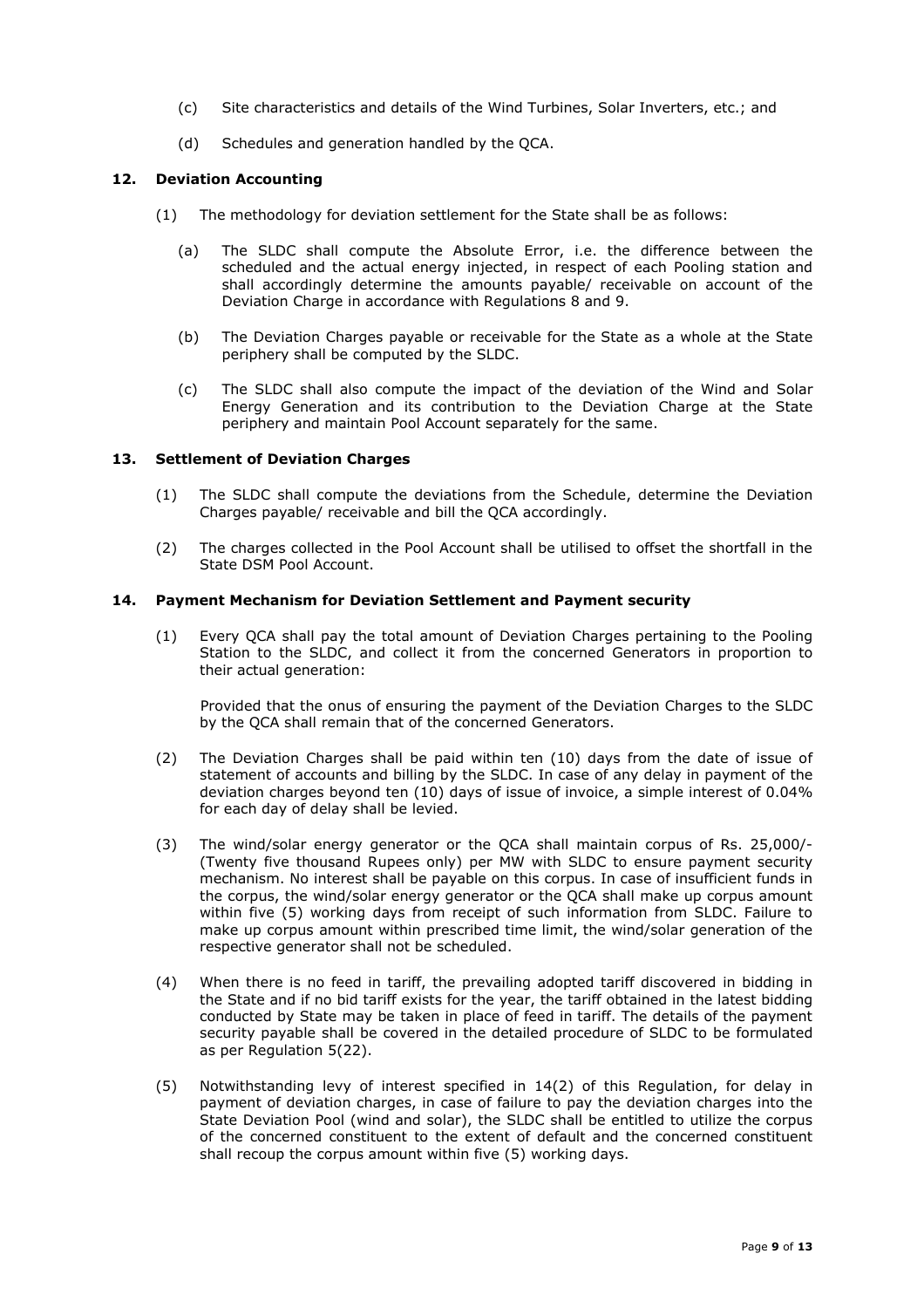(6) All payments to the QCAs/ generators entitled to receive any amount on account of charges for deviation shall be made within five (5) working days of receipt of payments in the Pool Account.

Provided that

- (a) In case of delay in the Payment of Deviation Charges and interest thereon if any, beyond twelve (12) days from the date of issue of the statement of charges for deviations, the QCAs/ generators who have to receive payments for Deviation Charges and interest thereon, shall be paid from the balance available in the Pool Account. In case the balance available is not sufficient to meet the payments to the QCAs, the payment shall be made on pro-rata basis from the balance available.
- (b) The liability to pay interest for the delay in payments to the Pool Account shall remain till interest is not paid, irrespective of the fact that QCAs/generators who have to receive payments, have been paid from the Pool Account in part or full.

## **15. Intimation of Curtailment**

- (1) Any curtailment imposed on the energy injection for reliable and secure Grid operation in emergent situations shall be communicated by the SLDC to the QCA through an ITenabled communication, and no Deviation Charges shall be payable for any consequent deviations if the SLDC fails to discharge its duties/ functions as specified in these Regulations.
- (2) In case of any curtailment planned and communicated by the SLDC due to line maintenance or other reasons in certain time blocks of a day, the QCA shall be responsible for curtailing the generation at site and amending the Schedule accordingly, failing which the SLDC shall revise the Schedule as required.

## **16. Energy Accounting**

- (1) The energy accounting shall be undertaken on the basis of the data recorded by the SEM referred to in Regulation 11(1).
- (2) All accounts relating to deviations within Pooling Station shall be prepared by the QCA on a weekly basis based on inputs from the SLDC, and be accessible to the SLDC through an IT-enabled system and software.
- (3) The SLDC shall furnish the processed data on a weekly basis by Thursday mid-night for the seven-day period ending on the previous Sunday mid-night to the concerned QCA in the prescribed format for the preparation of weekly accounts of energy from the Pooling Station.
- (4) Any discrepancy communicated by the QCA within fifteen (15) days shall be corrected forthwith by the SLDC after verification.
- (5) The SLDC/Distribution licensee as mutually agreed shall prepare the statement of accounting of energy in each time block for the wind and solar energy generators and the buyers on monthly basis for the purpose of billing.
- (6) The billing centre of the Distribution licensee shall be responsible for energy accounting, raising and settlement of bills with the buyers.
- (7) A detailed energy accounting procedure shall be prepared by SLDC and submitted for approval to the Commission after undertaking stakeholder consultation in accordance to Regulation 5(22).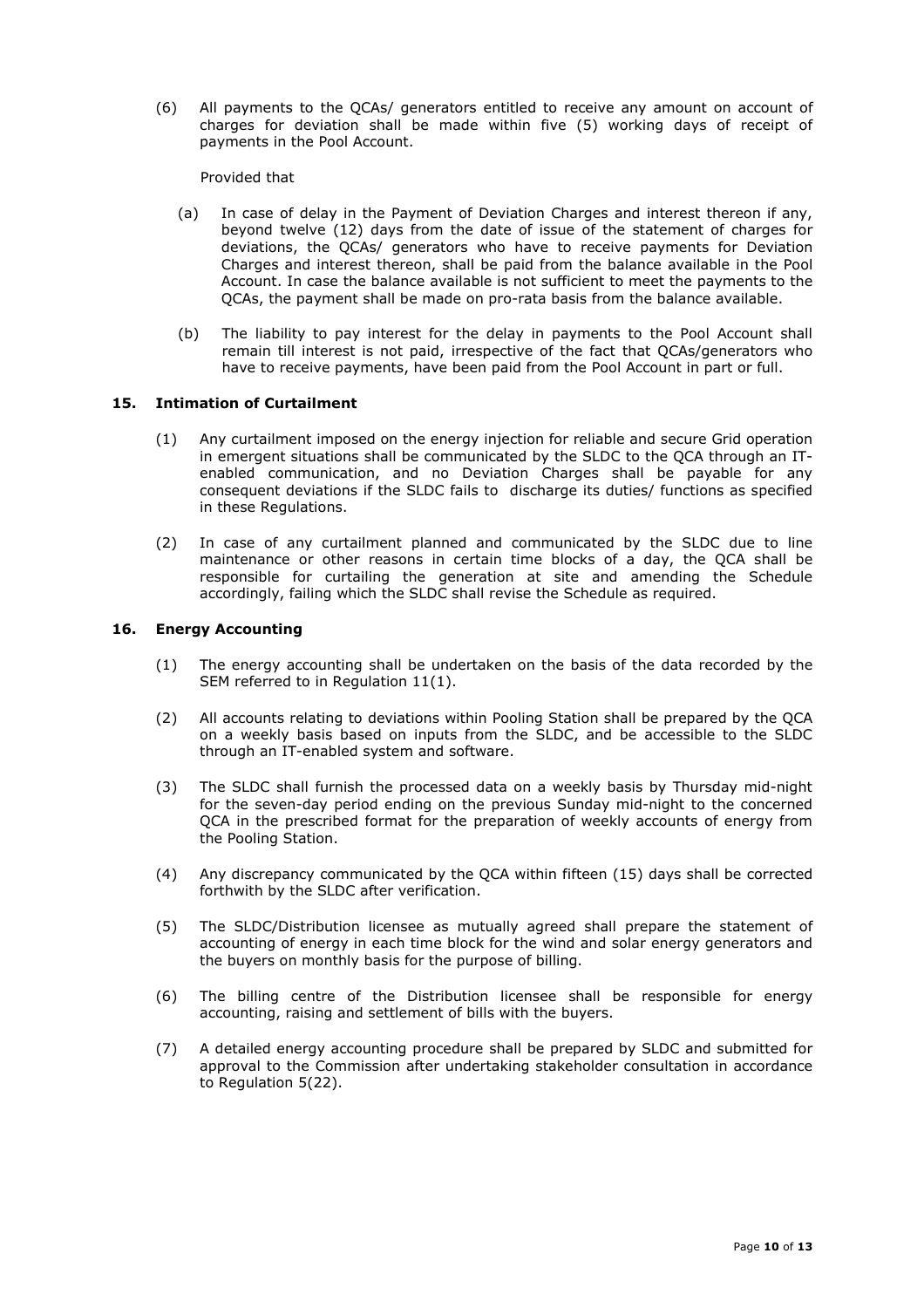#### **PART – 5**

#### **MISCELLANEOUS**

#### **17. Power to amend**

The Commission may, at any time vary, modify or amend any provision of these Regulations with pre-publication.

## **18. Power to remove difficulties**

If any difficulty arises in giving effect to the provisions of these Regulations, the Commission may, by general or specific order, make such provisions not inconsistent with the provisions of the Act, as may appear to be necessary for removing the difficulty.

#### **19. Power to Relax**

The Commission may by general or special Order, for reasons to be recorded in writing, and after giving an opportunity of hearing to the parties likely to be affected by grant of relaxation, may relax any of the provisions of these regulations on its own motion or on an application made before it by an interested person.

#### **20. Power to issue directions**

If any difficulty arises in giving effect to these regulations, the Commission may on its own motion or on an application filed by any affected party, issue such directions as may be considered necessary in furtherance of the objective and purpose of these regulations.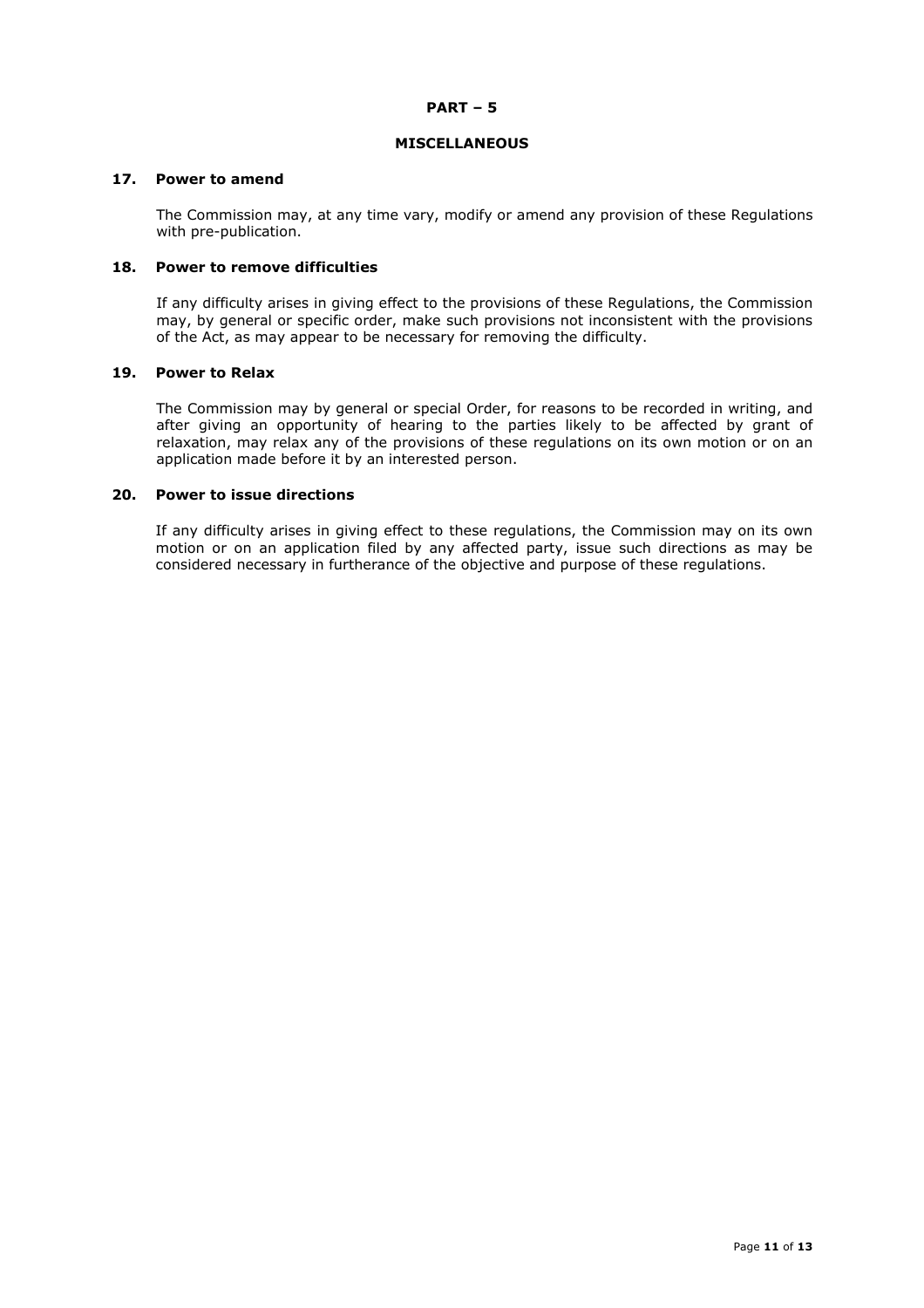**Appendix –I:** Framework for deviation charges for under or over injection by Solar and Wind Generators connected to the State grid and selling power outside the State:

- (1) The deviation charges applicable to wind or solar generators connected to the State grid and selling power outside the State boundary shall be as per following schedule:
	- (a) In the event of actual generation being less than the scheduled generation, the deviation charges for shortfall in generation shall be payable by such wind or solar generator, or the QCA on their behalf, to the State DSM Pool Account as given in Table 2 below:

| ISI.          | <b>Absolute Error in the</b><br>15minute time block | <b>Deviation Charges payable to State DSM Pool Account</b>                                                                                                                                                                                                                      |
|---------------|-----------------------------------------------------|---------------------------------------------------------------------------------------------------------------------------------------------------------------------------------------------------------------------------------------------------------------------------------|
|               | $\leq$ = 15%                                        | At the Fixed Rate for the shortfall energy for absolute error up to<br>15%                                                                                                                                                                                                      |
| $\mathcal{P}$ | $>15\%$ but $\leq$ 25%                              | At the Fixed Rate for the shortfall energy for absolute error up to<br>15%+110% of the Fixed Rate for balance energy beyond 15% and<br>up to $25%$                                                                                                                              |
| 3             | $>25\%$ but $\lt$ =35%                              | At the Fixed Rate for the shortfall energy for absolute error up to<br>15%+110% of the Fixed Rate for balance energy beyond 15% and<br>up to 25%+ 120% of the Fixed Rate for balance energy beyond<br>25% and up to 35%                                                         |
| 4             | >35%                                                | At the Fixed Rate for the shortfall energy for absolute error up to<br>15%+110% of the Fixed Rate for balance energy beyond 15% and<br>up to 25%+ 120% of the Fixed Rate for balance energy beyond<br>20% and up to 35%+130% of the Fixed Rate for balance energy<br>beyond 35% |

#### Table 2: Deviation Charges in case of under injection

Where the Fixed Rate is the PPA rate as determined by the Appropriate Commission under section 62 of the Act or adopted by the Appropriate Commission under section 63 of the Act. In case of multiple PPAs, the weighted average of the PPA rates shall be taken as the Fixed Rate. The wind and solar generators shall furnish the PPA rates on affidavit for the purpose of Deviation charge account preparation to the SLDC supported by copy of the PPA.

Fixed Rate for Open Access participants selling power which is not accounted for Renewable Purchase Obligation compliance of the buyer, and the captive wind or solar plants shall be the Average Power Purchase Cost (APPC) rate at the National level, as determined by CERC from time to time.

(b) In the event of the actual generation being more than the scheduled generation, the Deviation Charges for excess generation shall be payable to the wind or solar generator, or the QCA on their behalf, from the State DSM Pool Account as given in Table 3below:

| SI. | <b>Absolute Error in the</b><br>15minute time block | Deviation Charges payable from State DSM Pool<br>Account                                                                                    |
|-----|-----------------------------------------------------|---------------------------------------------------------------------------------------------------------------------------------------------|
|     | $\epsilon = 15\%$                                   | At the Fixed Rate for excess energy for absolute error up to 15%                                                                            |
| 2   | $>15\%$ but $\leq$ 25%                              | At the Fixed Rate for excess energy for absolute error up to 15%<br>$+$ 90% of the Fixed Rate for excess energy beyond 15% and up<br>to 25% |

| Table 3: Deviation Charges in case of over injection |  |  |  |
|------------------------------------------------------|--|--|--|
|------------------------------------------------------|--|--|--|